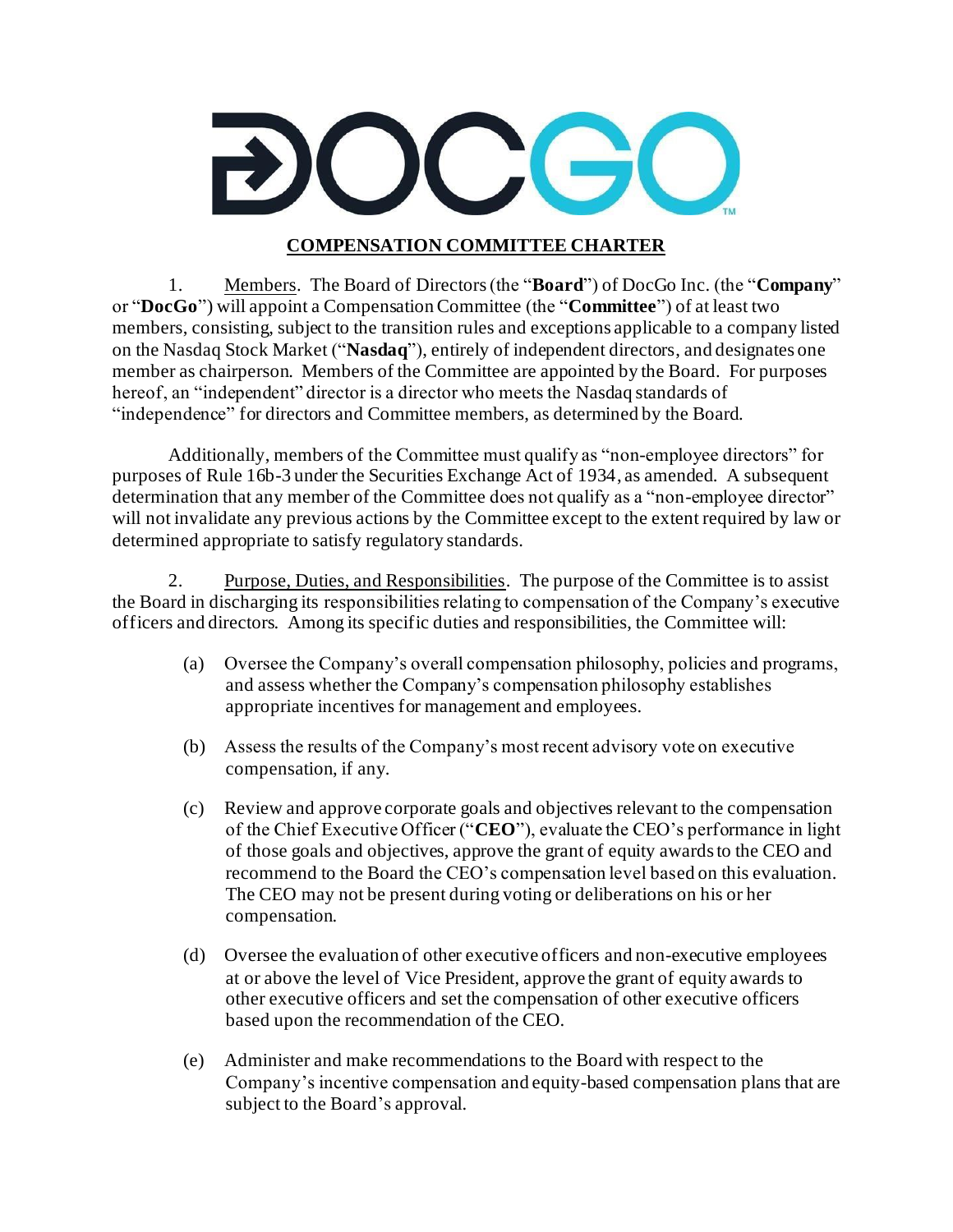- (f) Review and approve the design of other benefit plans pertaining to executive officers.
- (g) Approve, amend or modify the terms of other compensation and benefit plans as appropriate.
- (h) Review and recommend to the Board employment and severance arrangements for executive officers, including employment agreements and change-in-control provisions, plans or agreements.
- (i) Review and discuss with management the Company's Compensation Discussion and Analysis ("**CD&A**") and related disclosures to the extent that the rules and regulations of the Securities and Exchange Commission ("**SEC Rules**") require they be included in the Company's annual report and proxy statement, recommend to the Board, based on its review and discussions, whether the CD&A should be included in the annual report and proxy statement and oversee preparation of the Committee report to the extent required by the SEC Rules for inclusion in the Company's annual report and proxy statement.
- (j) Periodically review the form and amount of compensation paid to directors for their service on the Board and its committees and recommend changes in compensation to the Board as appropriate.
- (k) Oversee succession planning for positions held by executive officers, and review succession planning and management development at least annually with the Board, including recommendations and evaluations of potential successors to fill such positions.
- (l) Oversee the assessment of the risks related to the Company's compensation policies and programs applicable to officers and employees and review the results of this assessment.
- (m) At least annually, assess whether the work of compensation consultants involved in determining or recommending executive or director compensation has raised any conflict of interest that is required to be disclosed in the Company's annual report and proxy statement.
- (n) Oversee the Company's engagement efforts with stockholders on the subject of executive compensation.
- (o) Oversee the administration of the Company's clawback policy, and review and recommend change in the policy to the Board from time to time as appropriate.
- (p) Annually evaluate the performance of the Committee and the adequacy of the Committee's charter and recommend changes to the Board as appropriate.

3. Subcommittees. The Committee may delegate its duties and responsibilities to one or more subcommittees as it determines appropriate.